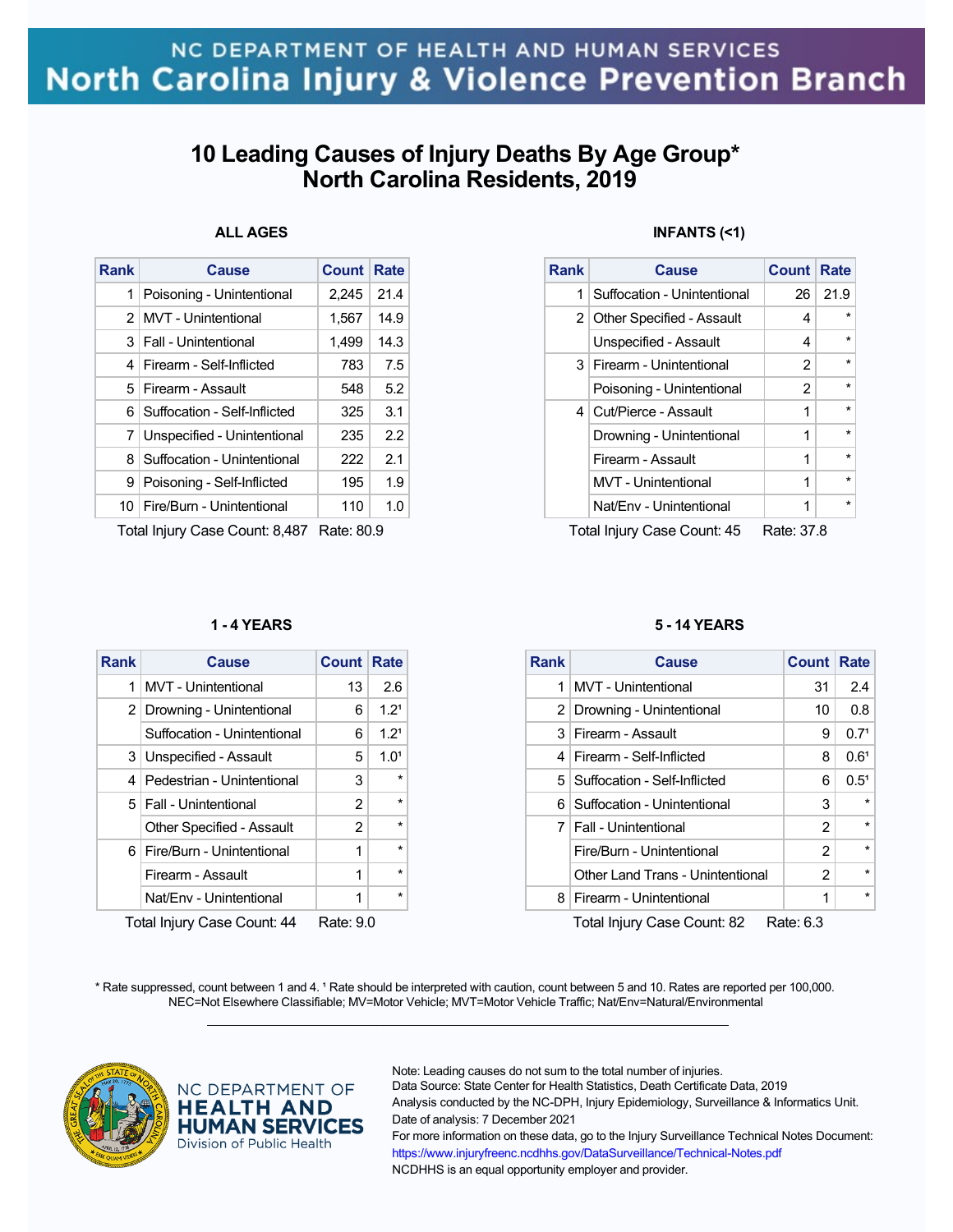# **10 Leading Causes of Injury Deaths By Age Group\* North Carolina Residents, 2019**

### **15 - 24 YEARS**

| <b>Rank</b>                                                | <b>Cause</b>                     | <b>Count</b> | Rate      |
|------------------------------------------------------------|----------------------------------|--------------|-----------|
| 1                                                          | MVT - Unintentional              | 244          | 17.6      |
| $\mathcal{P}$                                              | Firearm - Assault                | 178          | 12.8      |
|                                                            | Poisoning - Unintentional        | 178          | 12.8      |
| 3                                                          | Firearm - Self-Inflicted         | 88           | 6.3       |
| 4                                                          | Suffocation - Self-Inflicted     | 70           | 5.0       |
| 5                                                          | Drowning - Unintentional         | 19           | 1.4       |
| 6.                                                         | Poisoning - Self-Inflicted       | 16           | 1.2       |
| 7                                                          | Cut/Pierce - Assault             | 11           | 0.8       |
| 8                                                          | Firearm - Unintentional          | 7            | $0.5^{1}$ |
|                                                            | Other Land Trans - Unintentional | 7            | $0.5^{1}$ |
| $T$ otol Inium (Caso Count: 070<br>D <sub>oto</sub> : 69.7 |                                  |              |           |

Total Injury Case Count: 870 Rate: 62.7

#### **45 - 64 YEARS**

| <b>Rank</b> | <b>Cause</b>                     | Count | Rate    |
|-------------|----------------------------------|-------|---------|
| 1           | Poisoning - Unintentional        | 741   | 27.2    |
|             | 2 MVT - Unintentional            | 437   | 16.0    |
| 3           | Firearm - Self-Inflicted         | 259   | 9.5     |
| 4           | Fall - Unintentional             | 144   | 5.3     |
|             | 5 Poisoning - Self-Inflicted     | 92    | 3.4     |
| 6           | Firearm - Assault                | 87    | 3.2     |
|             | 7   Suffocation - Self-Inflicted | 85    | 3.1     |
| 8           | Suffocation - Unintentional      | 42    | 1.5     |
| 9           | Fire/Burn - Unintentional        | 33    | 1.2     |
| 10          | Unspecified - Unintentional      | 32    | $1.2\,$ |

Total Injury Case Count: 2,192 Rate: 80.4

## **25 - 44 YEARS**

| <b>Rank</b> | <b>Cause</b>                     | <b>Count</b> | Rate |
|-------------|----------------------------------|--------------|------|
| 1           | Poisoning - Unintentional        | 1,244        | 45.7 |
|             | 2 MVT - Unintentional            | 500          | 18.4 |
|             | 3 Firearm - Assault              | 254          | 9.3  |
|             | 4   Firearm - Self-Inflicted     | 226          | 8.3  |
|             | 5   Suffocation - Self-Inflicted | 142          | 5.2  |
|             | 6 Poisoning - Self-Inflicted     | 53           | 1.9  |
|             | 7 Cut/Pierce - Assault           | 36           | 1.3  |
|             | 8   Fall - Unintentional         | 33           | 1.2  |
|             | 9 Drowning - Unintentional       | 22           | 0.8  |
|             | 10 Poisoning - Undetermined      | 20           | 0.7  |

Total Injury Case Count: 2,703 Rate: 99.4

#### **AGES 65 & OVER**

| Rank | Cause                           | <b>Count</b> | Rate |
|------|---------------------------------|--------------|------|
| 1    | Fall - Unintentional            | 1,314        | 75.0 |
|      | 2 MVT - Unintentional           | 341          | 19.5 |
| 3    | Firearm - Self-Inflicted        | 202          | 11.5 |
| 4    | Unspecified - Unintentional     | 182          | 10.4 |
|      | 5   Suffocation - Unintentional | 129          | 7.4  |
| 6    | Poisoning - Unintentional       | 79           | 4.5  |
| 7    | Fire/Burn - Unintentional       | 59           | 3.4  |
| 8    | Poisoning - Self-Inflicted      | 34           | 1.9  |
| я    | Nat/Env - Unintentional         | 26           | 1.5  |
| 10   | Suffocation - Self-Inflicted    | 22           | 1.3  |

Total Injury Case Count: 2,550 Rate: 145.6

\* Rate suppressed, count between 1 and 4. <sup>1</sup> Rate should be interpreted with caution, count between 5 and 10. Rates are reported per 100,000. NEC=Not Elsewhere Classifiable; MV=Motor Vehicle; MVT=Motor Vehicle Traffic; Nat/Env=Natural/Environmental  $\mathcal{L}_\mathcal{L} = \{ \mathcal{L}_\mathcal{L} = \{ \mathcal{L}_\mathcal{L} = \{ \mathcal{L}_\mathcal{L} = \{ \mathcal{L}_\mathcal{L} = \{ \mathcal{L}_\mathcal{L} = \{ \mathcal{L}_\mathcal{L} = \{ \mathcal{L}_\mathcal{L} = \{ \mathcal{L}_\mathcal{L} = \{ \mathcal{L}_\mathcal{L} = \{ \mathcal{L}_\mathcal{L} = \{ \mathcal{L}_\mathcal{L} = \{ \mathcal{L}_\mathcal{L} = \{ \mathcal{L}_\mathcal{L} = \{ \mathcal{L}_\mathcal{$ 



### NC DEPARTMENT OF **HEALTH AND HUMAN SERVICES** Division of Public Health

Note: Leading causes do not sum to the total number of injuries.

Data Source: State Center for Health Statistics, Death Certificate Data, 2019 Analysis conducted by the NC-DPH, Injury Epidemiology, Surveillance & Informatics Unit. Date of analysis: 7 December 2021

For more information on these data, go to the Injury Surveillance Technical Notes Document: https://www.injuryfreenc.ncdhhs.gov/DataSurveillance/Technical-Notes.pdf NCDHHS is an equal opportunity employer and provider.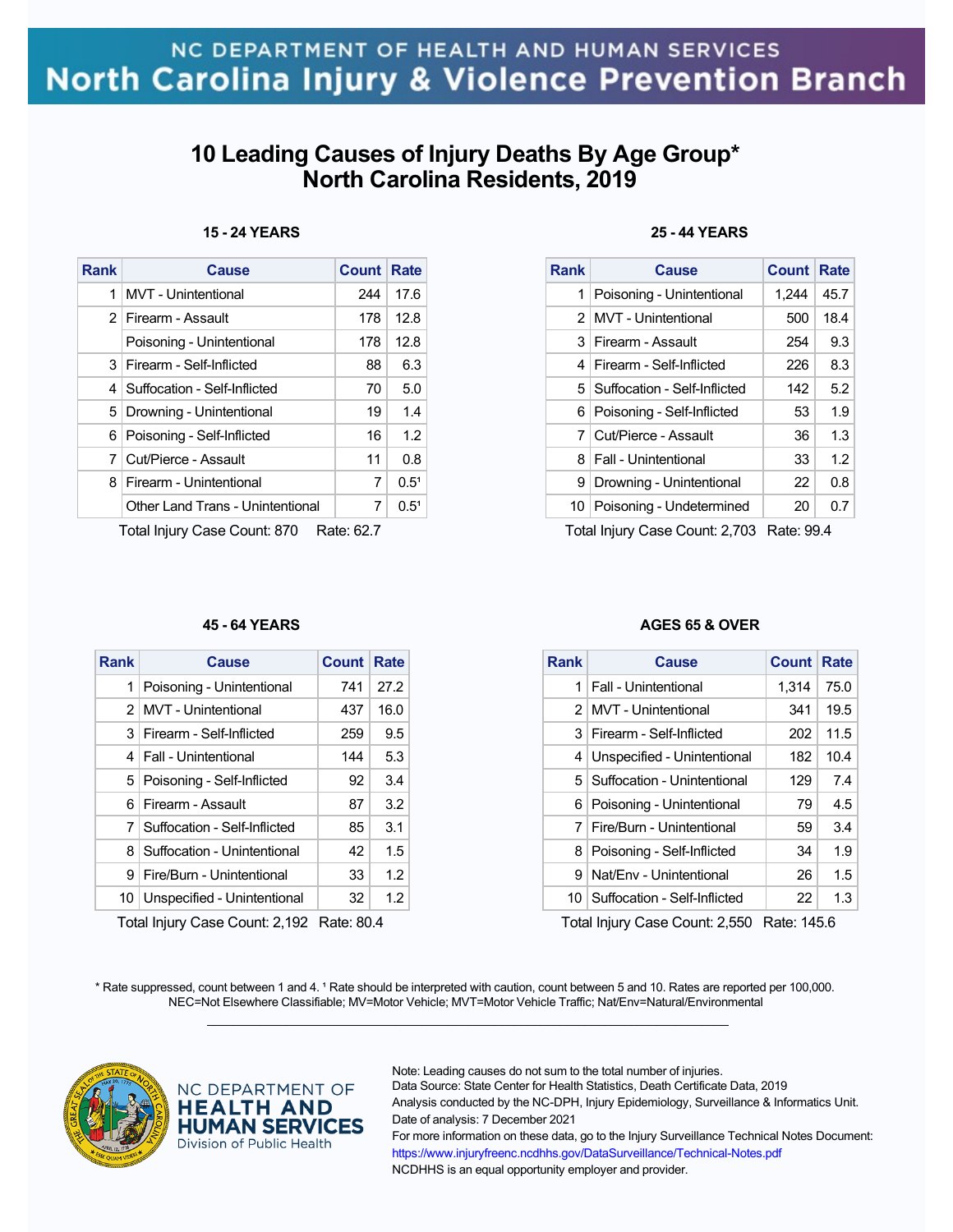# **10 Leading Causes of Injury Deaths By Race/Ethnicity\* North Carolina Residents, 2019**

## **NON-HISPANIC WHITE**

| <b>Rank</b>    | <b>Cause</b>                   | <b>Count</b> | Rate |
|----------------|--------------------------------|--------------|------|
| 1              | Poisoning - Unintentional      | 1,726        | 25.9 |
| 2 <sub>1</sub> | <b>Fall - Unintentional</b>    | 1,335        | 20.0 |
| 3              | <b>MVT</b> - Unintentional     | 966          | 14.5 |
| 4              | Firearm - Self-Inflicted       | 674          | 10.1 |
| 5 <sup>1</sup> | Suffocation - Self-Inflicted   | 251          | 3.8  |
| 6              | Unspecified - Unintentional    | 181          | 2.7  |
|                | 7 Poisoning - Self-Inflicted   | 164          | 2.5  |
| 8              | Suffocation - Unintentional    | 151          | 2.3  |
| 9              | Firearm - Assault              | 100          | 1.5  |
|                | 10   Fire/Burn - Unintentional | 65           | 1.0  |
|                |                                |              |      |

Total Injury Case Count: 6,068 Rate: 91.0

### **NON-HISPANIC AMERICAN INDIAN**

| <b>Rank</b>    | <b>Cause</b>                    | <b>Count Rate</b> |                  |
|----------------|---------------------------------|-------------------|------------------|
| 1              | Poisoning - Unintentional       | 53                | 42.5             |
| 2 <sup>1</sup> | <b>MVT</b> - Unintentional      | 33                | 26.5             |
|                | 3 Firearm - Assault             | 15                | 12.0             |
|                | 4   Fall - Unintentional        | 13                | 10.4             |
|                | 5   Firearm - Self-Inflicted    | 5                 | 4.0 <sup>1</sup> |
| 6              | Drowning - Unintentional        | 3                 | $\star$          |
|                | Suffocation - Self-Inflicted    | 3                 | $\star$          |
|                | Unspecified - Unintentional     | 3                 | $\star$          |
|                | 7   Fire/Burn - Unintentional   | 2                 | $\star$          |
|                | Other Specified - Unintentional | $\overline{2}$    | $\star$          |
|                |                                 |                   |                  |

Total Injury Case Count: 140 Rate: 112.3

## **NON-HISPANIC BLACK**

| <b>Rank</b> | Cause                           | <b>Count Rate</b> |      |
|-------------|---------------------------------|-------------------|------|
| 1           | <b>MVT</b> - Unintentional      | 419               | 18.1 |
|             | 2 Firearm - Assault             | 380               | 16.4 |
|             | 3   Poisoning - Unintentional   | 374               | 16.1 |
| 4           | <b>Fall - Unintentional</b>     | 109               | 4.7  |
|             | 5   Firearm - Self-Inflicted    | 86                | 3.7  |
|             | 6   Suffocation - Unintentional | 58                | 2.5  |
|             | 7 Cut/Pierce - Assault          | 42                | 1.8  |
|             | Unspecified - Unintentional     | 42                | 1.8  |
| 8           | Fire/Burn - Unintentional       | 38                | 1.6  |
| 9           | Drowning - Unintentional        | 36                | 1.6  |

Total Injury Case Count: 1,783 Rate: 76.8

### **NON-HISPANIC ASIAN**

| <b>Rank</b>    | <b>Cause</b>                 | <b>Count Rate</b> |                  |  |
|----------------|------------------------------|-------------------|------------------|--|
| 1              | <b>MVT</b> - Unintentional   | 18                | 5.2              |  |
|                | 2 Poisoning - Unintentional  | 11                | 3.2              |  |
| 3 <sup>1</sup> | Suffocation - Self-Inflicted | 10                | 2.9              |  |
| $\mathbf{4}$   | <b>Fall - Unintentional</b>  | 9                 | 2.6 <sup>1</sup> |  |
|                | 5 Poisoning - Self-Inflicted | 6                 | 1.7 <sup>1</sup> |  |
| 6              | Firearm - Self-Inflicted     | 5                 | 1.4 <sup>1</sup> |  |
| 7              | Firearm - Assault            | 4                 | $\star$          |  |
| 8              | Drowning - Self-Inflicted    | $\overline{2}$    | $\star$          |  |
|                | Fire/Burn - Unintentional    | 2                 | $\star$          |  |
|                | Nat/Env - Unintentional      | $\overline{2}$    | $\star$          |  |
|                |                              |                   |                  |  |

Total Injury Case Count: 77 Rate: 22.1

\* Rate suppressed, count between 1 and 4. <sup>1</sup> Rate should be interpreted with caution, count between 5 and 10. Rates are reported per 100,000. NEC=Not Elsewhere Classifiable; MV=Motor Vehicle; MVT=Motor Vehicle Traffic; Nat/Env=Natural/Environmental  $\mathcal{L}_\mathcal{L} = \{ \mathcal{L}_\mathcal{L} = \{ \mathcal{L}_\mathcal{L} = \{ \mathcal{L}_\mathcal{L} = \{ \mathcal{L}_\mathcal{L} = \{ \mathcal{L}_\mathcal{L} = \{ \mathcal{L}_\mathcal{L} = \{ \mathcal{L}_\mathcal{L} = \{ \mathcal{L}_\mathcal{L} = \{ \mathcal{L}_\mathcal{L} = \{ \mathcal{L}_\mathcal{L} = \{ \mathcal{L}_\mathcal{L} = \{ \mathcal{L}_\mathcal{L} = \{ \mathcal{L}_\mathcal{L} = \{ \mathcal{L}_\mathcal{$ 



## NC DEPARTMENT OF **HEALTH AND HUMAN SERVICES** Division of Public Health

Caution – race classifications changed in July 2020 for all data years Note: Leading causes do not sum to the total number of injuries. Data Source: State Center for Health Statistics, Death Certificate Data, 2019 Analysis conducted by the NC-DPH, Injury Epidemiology, Surveillance & Informatics Unit. Date of analysis: 7 December 2021 For more information on these data, go to the Injury Surveillance Technical Notes Document: https://www.injuryfreenc.ncdhhs.gov/DataSurveillance/Technical-Notes.pdf NCDHHS is an equal opportunity employer and provider.